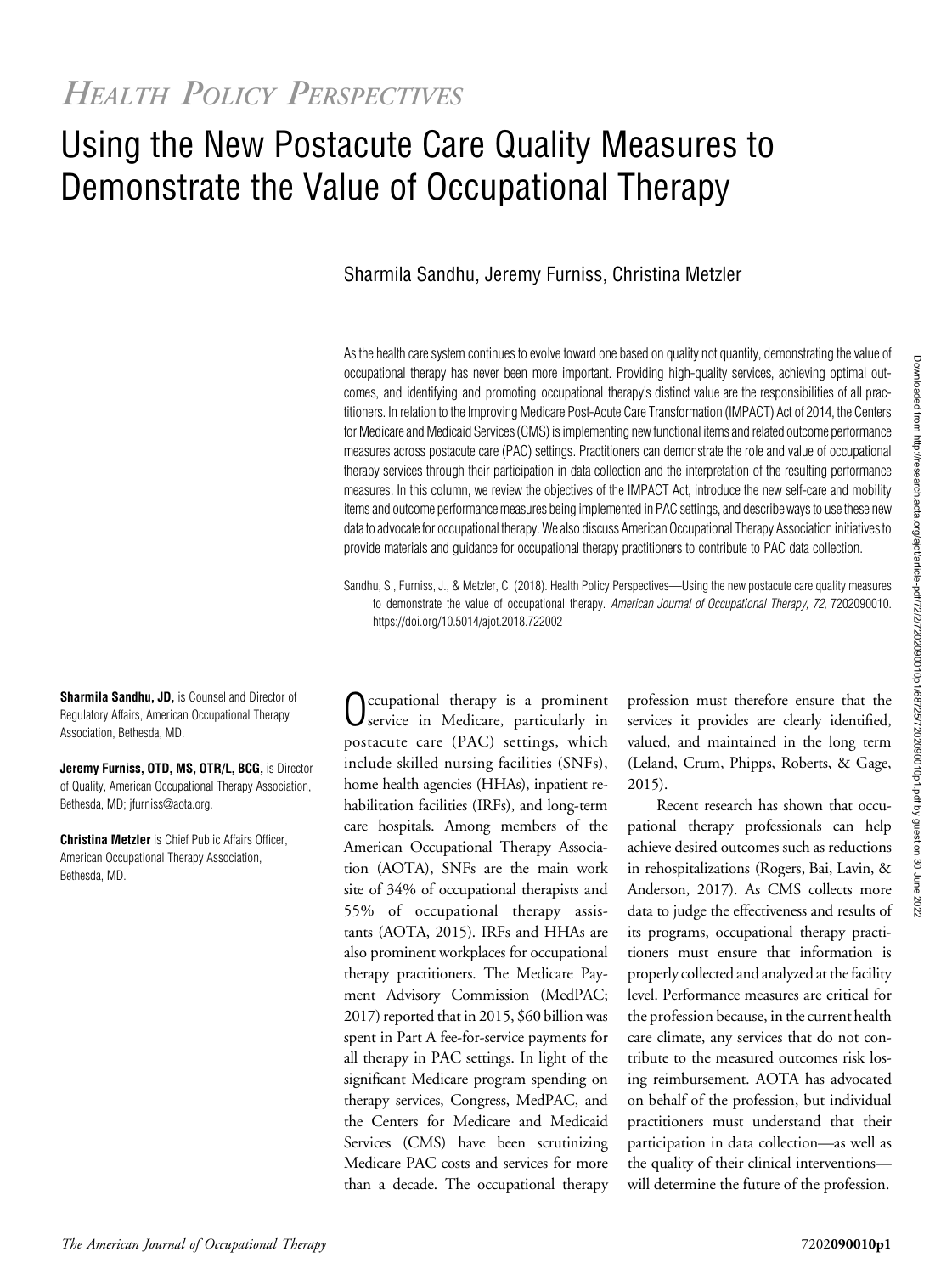# Downloaded from http://research.aota.org/ajot/article-pdf/72/2/7202090010p1/68725/7202090010p1.pdf by guest on 30 June 20220ownloaded from http://research.aota.org/ajot/article-pdf/72/202090010p1/68725/7202090010p1.pdf by guest on 30 June 2022

# IMPACT Act Background and Objectives in Postacute Care

Legislation passed by Congress put the gears in motion for CMS to develop the procedures now being implemented to measure and improve the quality of services provided. As discussed by Kroll and Fisher (2018) and Giles, Edwards, Morrison, Baum, and Wolf (2017), the purpose of the Improving Medicare Post-Acute Care Transformation (IMPACT) Act of 2014 (Pub. L. 113-185) was to evaluate and better align the incentives and payment for PAC services provided under Medicare and to optimize the quality of services in PAC settings.

Enactment of the law was driven in part by a series of recommendations from MedPAC (2016) over several years that urged CMS to collect data to recommend a PAC payment system and "begin to base payments for PAC on patient characteristics, not the site of service" (p. 57). The IMPACT Act, which will be fully implemented in 2019, is also bringing attention to issues that are critically related to quality of care, such as improving resource utilization, ensuring patient safety, reducing caregiver burden, and enhancing discharge planning and care transitions.

The use of uniform data items allows Medicare to collect standardized data across PAC settings and evaluate the effects of health care services on patients' overall health and functional status over time. The IMPACT Act initiated the reporting of standardized quality measures across PAC settings that focus on key clinical areas, including medical conditions, functional status, cognitive function, and social supports, among others. The specification of these areas, which are all highly relevant to occupational therapy process and outcomes, has created opportunities to promote the role of occupational therapy in achieving clientcentered and client-meaningful outcomes.

The IMPACT Act requires attention to these clinical areas for the purposes of predicting PAC resource needs, promoting continuity of care, avoiding preventable hospital readmissions, and achieving positive outcomes for Medicare beneficiaries. These objectives are clearly aligned with other legislative and regulatory efforts in Medicare payment policy over recent years to reimburse health care practitioners and

facilities for the value rather than the volume of health care services provided to beneficiaries. Such efforts include the Triple Aim highlighted by the Patient Protection and AffordableCare Act (2010; Pub. L. 111-48), the creation of the Center for Medicare and Medicaid Innovation and resulting alternative payment models and, more recently, quality programs being implemented under the Medicare Access and CHIP Reauthorization Act (Pub. L. 114-10).

The objectives of Congress in passing the IMPACT Act were to capture more thorough and consistent data; to carefully and specifically document outcomes related to function and cognition; and to rethink how services in PAC settings are provided, evaluated, and reimbursed. Ultimately, the goal was to ensure that appropriate, quality care is provided at equitable costs across these settings.

The underlying message of the IMPACT Act is that PAC settings must look more at the whole patient across the episode of care. This message aligns perfectly with occupational therapy practitioners' consideration of all of the activities of daily living (ADLs) their clients need to function and remain healthy (i.e., independent, productive, healthy, not rehospitalized) when they move from PAC to the community or other outpatient care. AOTA believes that the IMPACT Act presents a wide-open door to prove the profession's distinct value for the whole client.

# Critical Data: Section GG

IMPACT Act implementation started with data collection. The CMS standardized data elements provide a significant opportunity for occupational therapy. Building on the profession's foundation in functional performance, with a focus on self-care, cognition, and community mobility, the IMPACT Act offers the field of occupational therapy a platform to demonstrate the profession's distinct value in PAC.

IMPACT Act efforts have built on a particular set of assessment items, the Continuity Assessment Record and Evaluation (CARE) Item Set, that was originally developed as part of the Post-Acute Care Payment Reform Demonstration project (Gage, Constantine, et al., 2012; Gage, Deutsch, et al., 2012; Gage, Smith, et al., 2012). The CARE Item Set measures the

health and functional status of Medicare beneficiaries on admission to PAC and measures changes in function between PAC admission and discharge. The CARE Item Set provided a framework for a subset of items now being implemented. Most items in CARE Item Set are typically recorded in patients' medical records, although the format or formality of the medical record, location of the data in the record, and individuals or clinicians designated to collect the data may vary. Items in the CARE Item Set were selected to maximize reliability, validity, and breadth of application (to minimize floor and ceiling effects) and to minimize incentives that might encourage provider behavior inconsistent with best practices for care.

CMS is implementing select functional CARE items with minor adjustments in Section GG of the four Medicare PAC assessments:

- Inpatient Rehabilitation Facility Patient Assessment Instrument (CMS, 2017b)
- Minimum Data Set in SNFs (CMS, 2017c)
- Outcome and Assessment Information Set (OASIS) in HHAs (CMS, 2017d)
- Long-Term Care Hospital Continuity Assessment Record and Evaluation (CMS, 2017a).

In addition, several new outcome performance measures focus on function and are based on the new items in Section GG. AOTA (2018a) has created a resource to assist in scoring and tracking these items (Figure 1); practitioners should also consult the CMS training and instruction materials for their site. The functional items and performance measures are described in more detail in the sections that follow.

## Functional Items

One of the key purposes of IMPACT Act data collection efforts is to synthesize the data collected on clients. For the first time ever, all PAC settings will score self-care and mobility function with the same item definitions using the same scale (see AOTA, 2018c, for a full description of these items and their scoring). Because the results of data collection will affect care delivery and payment in PAC settings, it is important that occupational therapy practitioners understand the items and scale and know how to effectively participate in data collection. In fact, all practitioners,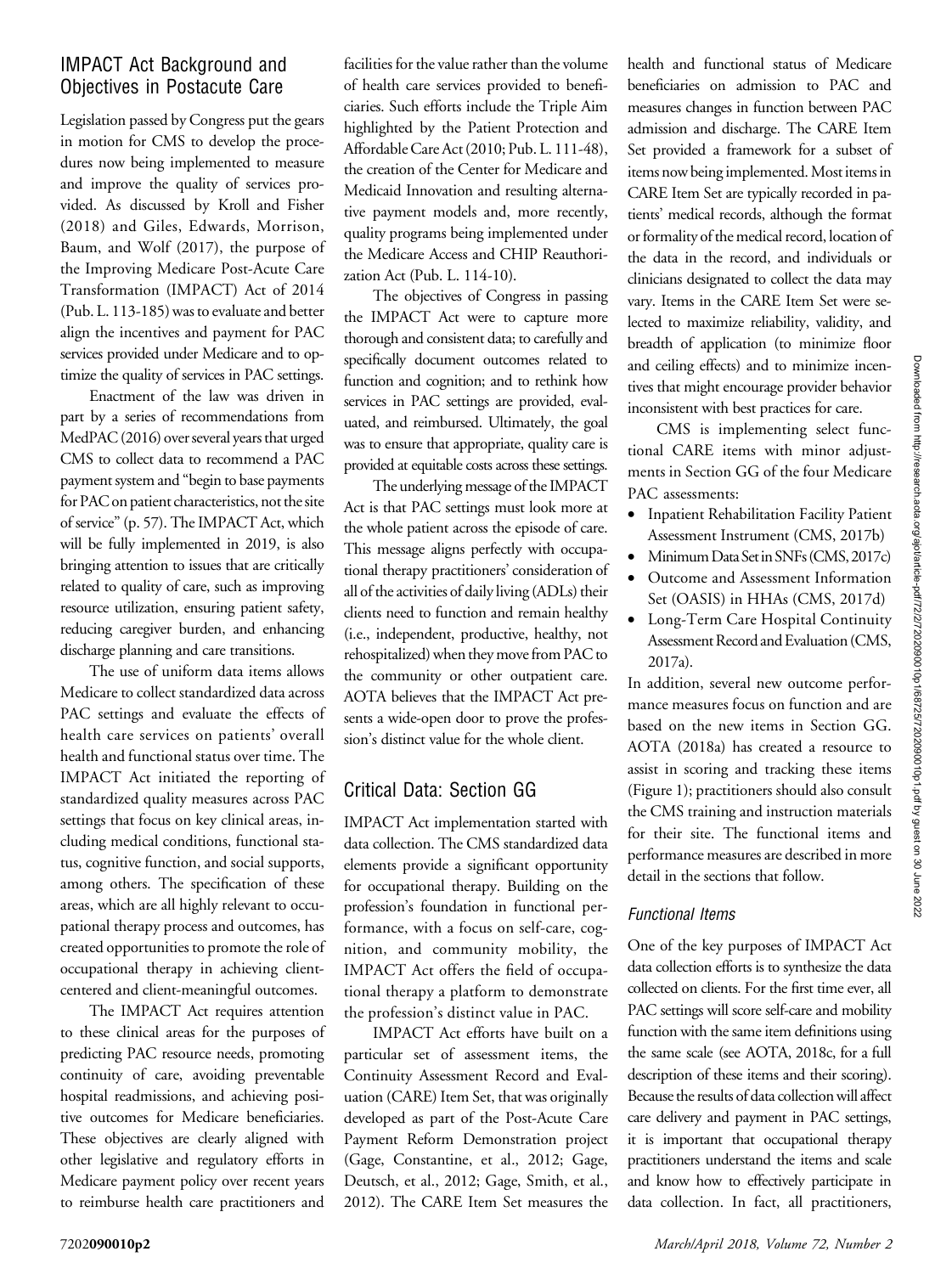| Client: |                                                   |      |           |                                                      | MRN:                                                                                                                                                                                                                                                                                                                                                                                                                                                                                                                                                                                                                                                     | Eval Date: | DC Date:                                                                                                                                                                                                                                                                                                                                     |
|---------|---------------------------------------------------|------|-----------|------------------------------------------------------|----------------------------------------------------------------------------------------------------------------------------------------------------------------------------------------------------------------------------------------------------------------------------------------------------------------------------------------------------------------------------------------------------------------------------------------------------------------------------------------------------------------------------------------------------------------------------------------------------------------------------------------------------------|------------|----------------------------------------------------------------------------------------------------------------------------------------------------------------------------------------------------------------------------------------------------------------------------------------------------------------------------------------------|
|         |                                                   |      |           | Self-Care and Mobility Section GG Items              |                                                                                                                                                                                                                                                                                                                                                                                                                                                                                                                                                                                                                                                          |            |                                                                                                                                                                                                                                                                                                                                              |
|         | Self-Care CARE Items (Activities of Daily Living) |      |           |                                                      |                                                                                                                                                                                                                                                                                                                                                                                                                                                                                                                                                                                                                                                          |            |                                                                                                                                                                                                                                                                                                                                              |
|         |                                                   |      |           |                                                      | all post-acute care (PAC) settings by Medicare (CMS). For more information and scoring information, see the Medicare Assessments linked on the last page.<br>Many assessments that provide information about ADL performance also provide information about cognition, vision, and other concerns. After completing the<br>Occupational Profile, complete and document various assessments to gather essential data for your initial evaluation.<br>Use the form below to score and document self-care items. This tool can be implemented in any adult care setting.<br>See page 2 for scoring information. See page 3 for transfer and mobility items. |            | The Self-Care CARE Items do not replace standardized assessments that occupational therapy may use for evaluation. These items are being implemented across<br>6 = Independent; 5 = Setup or Cleanup Assistance; 4 = Supervision or Touching Assistance; 3 = Partial/Moderate Assistance; 2 = Substantial/Maximal Assistance; 1 = Dependent; |
|         |                                                   |      |           |                                                      | $07$ = Refused; $09$ = Not Applicable; $10$ = Not attempted due to environment limitation; 88 = Not attempted due to medical condition/safety.                                                                                                                                                                                                                                                                                                                                                                                                                                                                                                           |            |                                                                                                                                                                                                                                                                                                                                              |
|         | Admission                                         | Goal | Discharge | Self-Care Items (Assessment Item GG 0130***)<br>Item | Definition                                                                                                                                                                                                                                                                                                                                                                                                                                                                                                                                                                                                                                               |            |                                                                                                                                                                                                                                                                                                                                              |
| A       |                                                   |      |           | Eating                                               | food and/or liquid once the meal is placed before the person.                                                                                                                                                                                                                                                                                                                                                                                                                                                                                                                                                                                            |            | The ability to use suitable utensils to bring food and/or liquid to the mouth and swallow                                                                                                                                                                                                                                                    |
| B       |                                                   |      |           | Oral Hygiene                                         | rinsing with use of equipment.                                                                                                                                                                                                                                                                                                                                                                                                                                                                                                                                                                                                                           |            | The ability to use suitable items to clean teeth. Dentures (if applicable): The ability to<br>insert and remove dentures into and from the mouth, and manage denture soaking and                                                                                                                                                             |
| C       |                                                   |      |           | <b>Toilet Hygiene</b>                                | managing equipment.                                                                                                                                                                                                                                                                                                                                                                                                                                                                                                                                                                                                                                      |            | The ability to maintain perineal hygiene, adjust clothes before and after voiding or<br>having a bowel movement. If managing an ostomy, include wiping the opening but not                                                                                                                                                                   |

#### Figure 1. AOTA's tool to assist with tracking items related to function.

 $Note. DC = distance$  MRN = medical record number; LTCH = long-term care hospital. From "Self-Care and Mobility Section GG Items," by the American Occu-pational Therapy Association, 2018, Bethesda, MD. Retrieved from http://www.aota.org/~[/media/Corporate/Files/Practice/Manage/Documentation/Self-Care-Mo](http://www.aota.org/~/media/Corporate/Files/Practice/Manage/Documentation/Self-Care-Mobility-Section-GG-Items-Assessment-Template.pdf)[bility-Section-GG-Items-Assessment-Template.pdf](http://www.aota.org/~/media/Corporate/Files/Practice/Manage/Documentation/Self-Care-Mobility-Section-GG-Items-Assessment-Template.pdf). Copyright © 2018 by the American Occupational Therapy Association. Adapted with permission.

including those who do not work in PAC, would benefit from familiarity with the items as they may become more common in other Medicare and Medicaid health care settings. Furthermore, these data will be used to generate new quality measures.

The new functional items do not replace the standardized assessments and instruments that occupational therapy practitioners use to evaluate clients and create a plan of care, and scoring them does not have to interfere with parallel occupational therapy evaluation activities. The information needed to score the items can easily be collected along with the other assessment data occupational therapists use as part of a comprehensive evaluation.

## Outcome Measures

Four new outcome performance measures specifically relate to function and are based on the self-care and mobility items in Section GG. CMS will calculate the performance measures using national data to statistically adjust facility results by several factors, including beneficiary characteristics and conditions. These outcome performance measures were endorsed by the National Quality Forum (NQF) initially for use in IRFs. NQF is a not-for-profit, memberbased organization that reviews quality measures for use in federal programs and for endorsement. NQF-endorsed measures have gone through a highly rigorous review and have been found to be scientifically sound, important, useable, and feasible.

CMS is implementing applications of the NQF measures in other settings. CMS used setting-specific risk-adjustment models to make the applications appropriate for specific settings. The original NQF outcome measures are as follows:

1. Change in self-care score (NQF #2633): risk-adjusted change in self-care function between admission and discharge

- 2. Change in mobility score (NQF #2634): risk-adjusted change in mobility function between admission and discharge
- 3. Discharge self-care score (NQF #2635): percentage of discharged beneficiaries who meet or exceed Medicare's expected discharge self-care score
- 4. Discharge mobility score (NQF #2636): percentage of discharged beneficiaries who meet or exceed Medicare's expected discharge mobility score.

These outcome performance measures are being implemented in stages and are already in place for IRFs. Applications of these measures will be calculated for SNFs starting with 2019 data ("Medicare Program," 2018).

In addition to these outcome performance measures, CMS has implemented a process performance measure related to a subset of the self-care and mobility items. This measure, percentage of patients with an admission and discharge functional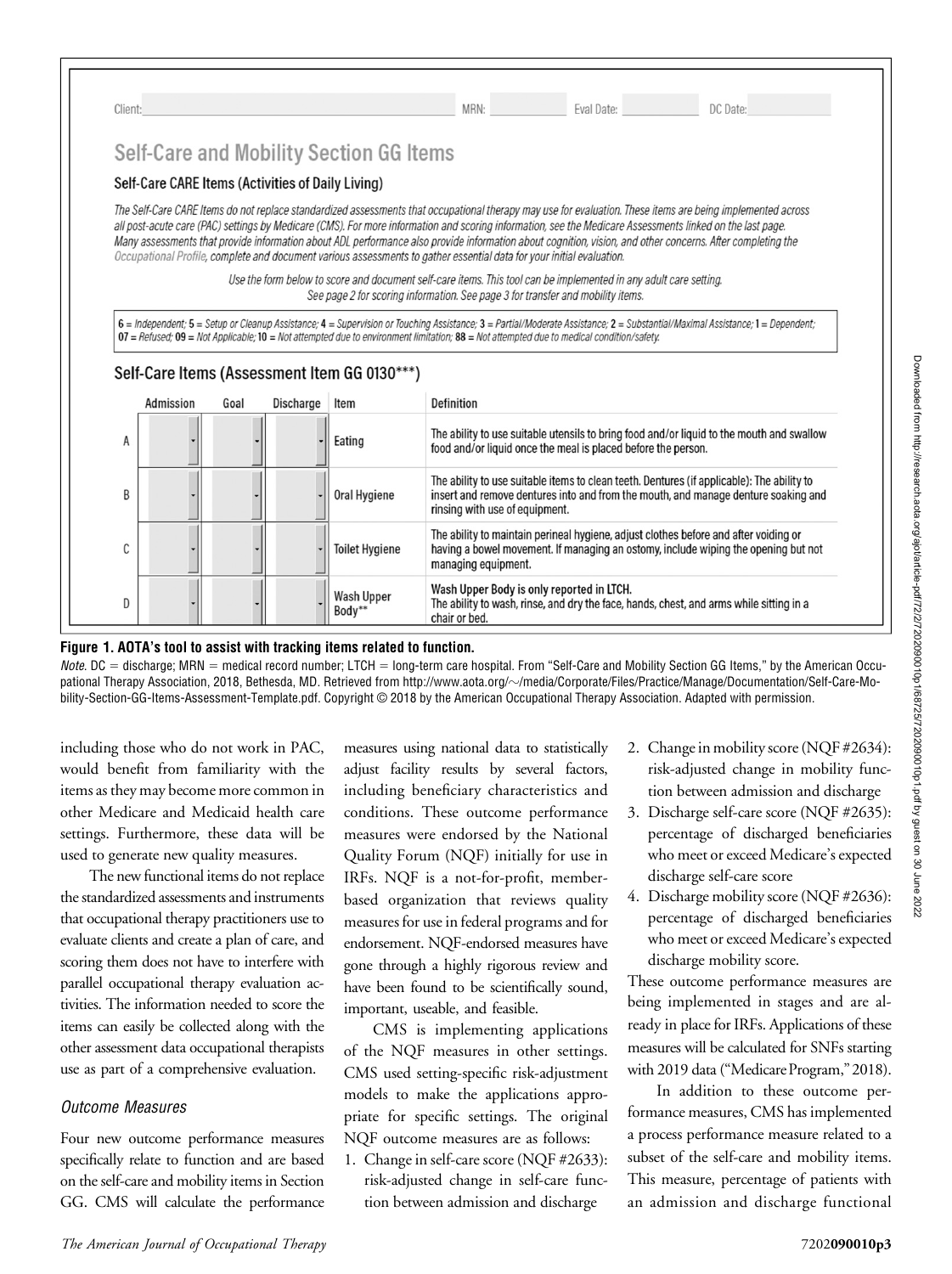assessment and a care plan that addresses function, is calculated on the basis of whether a subset of Section GG items have both admission and discharge scores and at least one goal score (RTI International, 2014). This measure is currently implemented in all PAC settings.

# Occupational Therapy Process and the New Measures

Since the implementation of the IMPACT Act in 2014, AOTA has been providing feedback to CMS as measures are developed and implemented across PAC settings. AOTA will continue to advocate for occupational therapy with CMS, including for the use of new measures that capture the value that occupational therapy brings to clients.

The introduction of a standardized method of measuring facility performance across PAC settings presents an

opportunity for the field of occupational therapy to quantifiably articulate a piece of occupational therapy's distinct value to clients, administrators, and payers. The critical activity is at the daily, practical, client level. Even as this new data collection process is implemented, the occupational therapy process will continue to have its own trajectory and unique view of the client (AOTA, 2014). The occupational therapy evaluation begins with the occupational profile and analysis of occupational performance (AOTA, 2014). The AOTA Occupational Profile Template is designed to guide the development of a profile and can be downloaded at [www.aota.org/profile](http://www.aota.org/profile). On the basis of the information from the profile, practitioners select and administer the appropriate standardized assessments to complete the analysis of occupational performance. Throughout the occupational therapy process (AOTA, 2014, 2017), it is important that practitioners incorporate the functional items that CMS has selected. Practitioners should implement evidencebased practice to maximize the effect of treatment on functional status. Although the new measures focus on basic ADLs, this focus is not meant to diminish the role of occupational therapy in instrumental activities of daily living, which are critical for a safe transition into the community and living life to its fullest.

The resources in Table 1 can be used throughout the analysis of occupational performance to facilitate item scoring and can be downloaded at [www.aota.org/](http://www.aota.org/CARE) [CARE](http://www.aota.org/CARE). AOTA also provides evidencebased practice resources to identify standardized assessments and implement best practice interventions to achieve the best possible outcomes. See the links in Table 1 to access AOTA's evidence-based practice guidance.

|  | Table 1. Resources on Medicare Quality Measures for Occupational Therapists |  |  |  |
|--|-----------------------------------------------------------------------------|--|--|--|
|  |                                                                             |  |  |  |

| Topic                                                                                | Source       | Links                                                                                                                                                                                                                 |
|--------------------------------------------------------------------------------------|--------------|-----------------------------------------------------------------------------------------------------------------------------------------------------------------------------------------------------------------------|
| Background information                                                               |              |                                                                                                                                                                                                                       |
| Evidence-based practice<br>resources                                                 | <b>AOTA</b>  | https://www.aota.org/Practice/Productive-Aging/Evidence-based.aspx<br>https://www.aota.org/Practice/Health-Wellness/Evidence-Based.aspx<br>http://www.aota.org/Practice/Rehabilitation-Disability/Evidence-Based.aspx |
| Medicare and occupational<br>therapy                                                 | AOTA (2018c) | https://www.aota.org/Advocacy-Policy/Federal-Reg-Affairs/Medicare.aspx                                                                                                                                                |
| <b>IMPACT Act and occupational</b><br>therapy                                        | AOTA (2018b) | https://www.aota.org/Advocacy-Policy/Federal-Reg-Affairs/Medicare/Improving-Medicare-<br>Post-Acute-Care-Transformation.aspx                                                                                          |
| AOTA quality resources                                                               |              |                                                                                                                                                                                                                       |
| Occupational Profile Template                                                        | AOTA (2017)  | https://www.aota.org/profile                                                                                                                                                                                          |
| Self-Care and Mobility Section<br>GG Items form                                      | AOTA (2018a) | http://www.aota.org/~/media/Corporate/Files/Practice/Manage/Documentation/Self-Care-<br>Mobility-Section-GG-Items-Assessment-Template.pdf                                                                             |
| <b>CARE</b> item set                                                                 | <b>CMS</b>   | https://www.cms.gov/Medicare/Quality-Initiatives-Patient-Assessment-Instruments/Post-<br>Acute-Care-Quality-Initiatives/CARE-Item-Set-and-B-CARE.html                                                                 |
| Medicare PAC assessments                                                             |              |                                                                                                                                                                                                                       |
| <b>Inpatient Rehabilitation Facility</b><br><b>Resident Assessment</b><br>Instrument | CMS (2017a)  | https://www.cms.gov/Medicare/Medicare-Fee-for-Service-Payment/InpatientRehabFacPPS/<br>IRFPAI.html                                                                                                                    |
| Minimum Data Set used in skilled<br>nursing facilities                               | CMS (2017c)  | https://www.cms.gov/Medicare/Quality-Initiatives-Patient-Assessment-Instruments/<br>NursingHomeQualityInits/MDS30RAIManual.html                                                                                       |
| Outcome and Assessment In-<br>strument Set (OASIS) used in<br>home health agencies   | CMS (2017d)  | https://www.cms.gov/Medicare/Quality-Initiatives-Patient-Assessment-Instruments/OASIS/<br>index.html                                                                                                                  |
| Long-Term Care Hospital Con-<br>tinuity Assessment Record                            | CMS (2017b)  | https://www.cms.gov/Medicare/Quality-Initiatives-Patient-Assessment-Instruments/LTCH-<br>Quality-Reporting/LTCH-CARE-Data-Set-and-LTCH-QRP-Manual.html                                                                |

Note. AOTA = American Occupational Therapy Association; CARE = Continuity Assessment Record and Evaluation; CMS = Centers for Medicare and Medicaid Services IMPACT = Improving Medicare Post-Acute Care Transformation (IMPACT) Act of 2014; PAC = postacute care.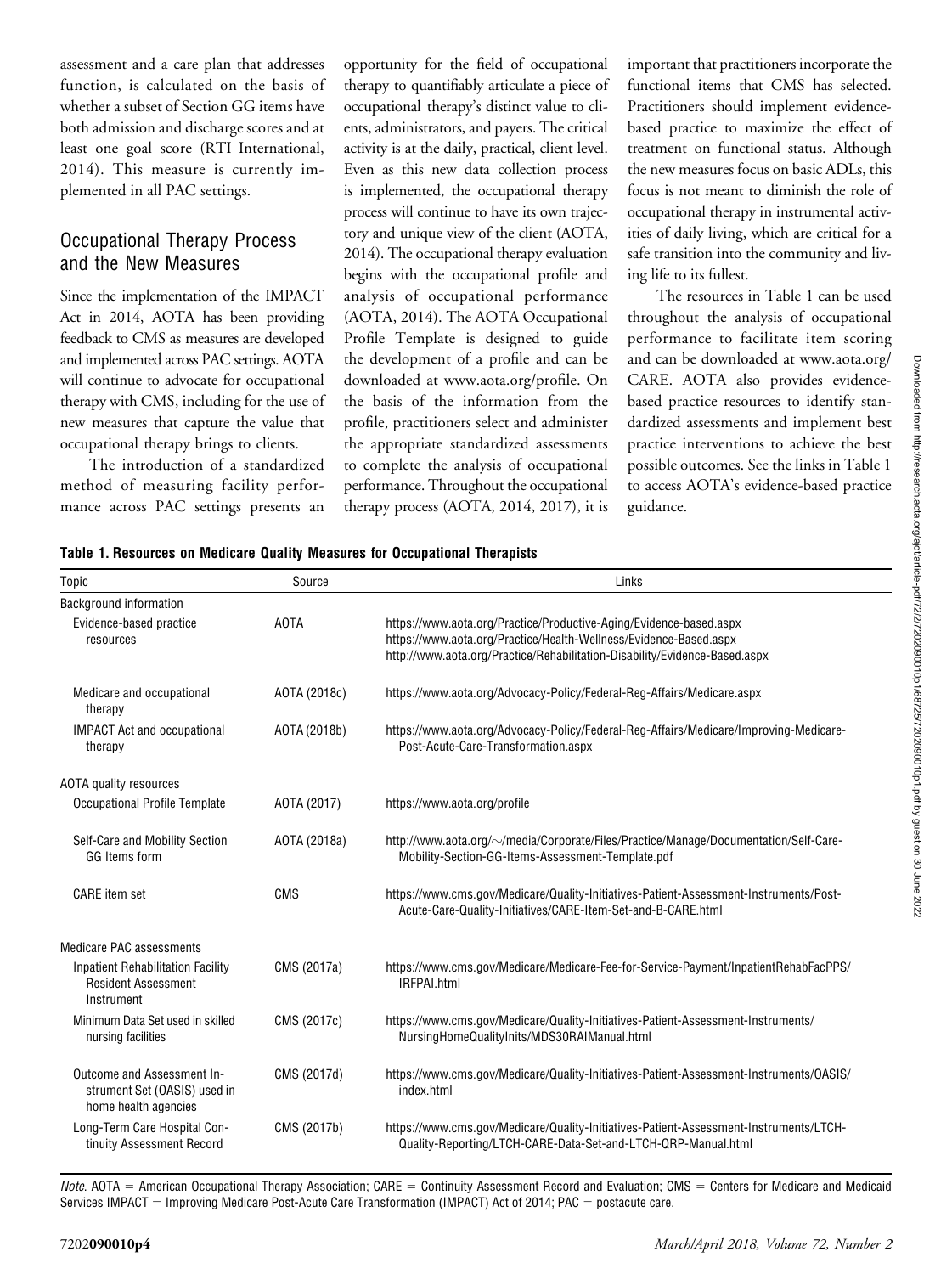# Advocating for the Profession in Everyday Practice

Occupational therapy practitioners in PAC settings are called on to advocate for the profession using the new functional items and outcome performance measures using two steps. First, practitioners should score the self-care and mobility items in Section GG for all patients at evaluation and at discharge from occupational therapy. Even if facility personnel other than occupational therapy practitioners collect Section GG data, practitioners should incorporate the data into their evaluations, documentation, and interventions. Scoring and documenting the items as a part of the occupational therapy evaluation and discharge processes can provide practitioners with critical information that other providers involved in the clients' care are reviewing and can facilitate a common language across PAC providers.

Second, occupational therapy practitioners can advocate with administration and management at their facilities to score the Section GG functional items during evaluations and discharges to help create the new data set. These items and the related outcome performance measures are new concepts to many professionals, but not to occupational therapy practitioners. Occupational therapy practitioners have a unique skill set that can have a great impact on the facility scores on these performance measures, and every practitioner can influence the IMPACT Act results. Medicare will be publicly reporting the performance measures and may use the information to describe the quality of care provided at each facility. If occupational therapy practitioners can take ownership of the functional items, it may affect how well the information demonstrates that occupational therapy interventions improve the well-being of clients and help maximize the outcome measures for their settings.

AOTA wants to hear the challenges and successes from providers as they implement these two steps. Email [quality@aota.](mailto:quality@aota.org) [org](mailto:quality@aota.org) to share your stories.  $\blacktriangle$ 

# References

American Occupational Therapy Association. (2014). Occupational therapy practice

The American Journal of Occupational Therapy 7202090010p5

framework: Domain and process (3rd ed.). American Journal of Occupational Therapy, 68(Suppl. 1), S1–S48.

- American Occupational Therapy Association. (2017). Occupational profile template. Retrieved from [https://www.aota.org/](https://www.aota.org/%7E/media/Corporate/Files/Practice/Manage/Documentation/AOTA-Occupational-Profile-Template.pdf) $\sim$ / [media/Corporate/Files/Practice/Manage/](https://www.aota.org/%7E/media/Corporate/Files/Practice/Manage/Documentation/AOTA-Occupational-Profile-Template.pdf) [Documentation/AOTA-Occupational-](https://www.aota.org/%7E/media/Corporate/Files/Practice/Manage/Documentation/AOTA-Occupational-Profile-Template.pdf)[Profile-Template.pdf](https://www.aota.org/%7E/media/Corporate/Files/Practice/Manage/Documentation/AOTA-Occupational-Profile-Template.pdf)
- American Occupational Therapy Association. (2018a). Improving Medicare Post-Acute Care Transformation Act of 2014 (IMPACT). Retrieved from [https://www.aota.org/](https://www.aota.org/Advocacy-Policy/Federal-Reg-Affairs/Medicare/Improving-Medicare-Post-Acute-Care-Transformation.aspx) [Advocacy-Policy/Federal-Reg-Affairs/Medi](https://www.aota.org/Advocacy-Policy/Federal-Reg-Affairs/Medicare/Improving-Medicare-Post-Acute-Care-Transformation.aspx)[care/Improving-Medicare-Post-Acute-Care-](https://www.aota.org/Advocacy-Policy/Federal-Reg-Affairs/Medicare/Improving-Medicare-Post-Acute-Care-Transformation.aspx)[Transformation.aspx](https://www.aota.org/Advocacy-Policy/Federal-Reg-Affairs/Medicare/Improving-Medicare-Post-Acute-Care-Transformation.aspx)
- American Occupational Therapy Association. (2018b). Medicare. Retrieved from [https://](https://www.aota.org/Advocacy-Policy/Federal-Reg-Affairs/Medicare.aspx) [www.aota.org/Advocacy-Policy/Federal-](https://www.aota.org/Advocacy-Policy/Federal-Reg-Affairs/Medicare.aspx)[Reg-Affairs/Medicare.aspx](https://www.aota.org/Advocacy-Policy/Federal-Reg-Affairs/Medicare.aspx)
- American Occupational Therapy Association. (2018c). Self-care and mobility Section GG items. Retrieved from [https://www.](https://www.aota.org/%7E/media/Corporate/Files/Practice/Manage/Documentation/Self-Care-Mobility-Section-GG-Items-Assessment-Template.pdf) aota.org/z[/media/Corporate/Files/Practice/](https://www.aota.org/%7E/media/Corporate/Files/Practice/Manage/Documentation/Self-Care-Mobility-Section-GG-Items-Assessment-Template.pdf) [Manage/Documentation/Self-Care-Mobility-](https://www.aota.org/%7E/media/Corporate/Files/Practice/Manage/Documentation/Self-Care-Mobility-Section-GG-Items-Assessment-Template.pdf)[Section-GG-Items-Assessment-Template.pdf](https://www.aota.org/%7E/media/Corporate/Files/Practice/Manage/Documentation/Self-Care-Mobility-Section-GG-Items-Assessment-Template.pdf)
- Centers for Medicare and Medicaid Services. (2017a). IRF–PAI. Retrieved from [https://](https://www.cms.gov/Medicare/Medicare-Fee-for-Service-Payment/InpatientRehabFacPPS/IRFPAI.html) [www.cms.gov/Medicare/Medicare-Fee-for-](https://www.cms.gov/Medicare/Medicare-Fee-for-Service-Payment/InpatientRehabFacPPS/IRFPAI.html)[Service-Payment/InpatientRehabFacPPS/](https://www.cms.gov/Medicare/Medicare-Fee-for-Service-Payment/InpatientRehabFacPPS/IRFPAI.html) [IRFPAI.html](https://www.cms.gov/Medicare/Medicare-Fee-for-Service-Payment/InpatientRehabFacPPS/IRFPAI.html)
- Centers for Medicare and Medicaid Services. (2017b). LTCH CARE data set and LTCH QRP manual. Retrieved from [https://www.cms.gov/Medicare/Quality-](https://www.cms.gov/Medicare/Quality-Initiatives-Patient-Assessment-Instruments/LTCH-Quality-Reporting/LTCH-CARE-Data-Set-and-LTCH-QRP-Manual.html)[Initiatives-Patient-Assessment-Instruments/](https://www.cms.gov/Medicare/Quality-Initiatives-Patient-Assessment-Instruments/LTCH-Quality-Reporting/LTCH-CARE-Data-Set-and-LTCH-QRP-Manual.html) [LTCH-Quality-Reporting/LTCH-CARE-](https://www.cms.gov/Medicare/Quality-Initiatives-Patient-Assessment-Instruments/LTCH-Quality-Reporting/LTCH-CARE-Data-Set-and-LTCH-QRP-Manual.html)[Data-Set-and-LTCH-QRP-Manual.html](https://www.cms.gov/Medicare/Quality-Initiatives-Patient-Assessment-Instruments/LTCH-Quality-Reporting/LTCH-CARE-Data-Set-and-LTCH-QRP-Manual.html)
- Centers for Medicare and Medicaid Services. (2017c). MDS 3.0 RAI manual. Retrieved from [https://](https://www.cms.gov/Medicare/Quality-Initiatives-Patient-Assessment-Instruments/NursingHomeQualityInits/MDS30RAIManual.html) [www.cms.gov/Medicare/Quality-Initiatives-](https://www.cms.gov/Medicare/Quality-Initiatives-Patient-Assessment-Instruments/NursingHomeQualityInits/MDS30RAIManual.html)[Patient-Assessment-Instruments/Nursing-](https://www.cms.gov/Medicare/Quality-Initiatives-Patient-Assessment-Instruments/NursingHomeQualityInits/MDS30RAIManual.html)[HomeQualityInits/MDS30RAIManual.](https://www.cms.gov/Medicare/Quality-Initiatives-Patient-Assessment-Instruments/NursingHomeQualityInits/MDS30RAIManual.html) [html](https://www.cms.gov/Medicare/Quality-Initiatives-Patient-Assessment-Instruments/NursingHomeQualityInits/MDS30RAIManual.html)
- Centers for Medicare and Medicaid Services. (2017d). Outcome and Assessment Information Set (OASIS). Retrieved from [https://](https://www.cms.gov/Medicare/Quality-Initiatives-Patient-Assessment-Instruments/OASIS/index.html) [www.cms.gov/Medicare/Quality-Initiatives-](https://www.cms.gov/Medicare/Quality-Initiatives-Patient-Assessment-Instruments/OASIS/index.html)[Patient-Assessment-Instruments/OASIS/](https://www.cms.gov/Medicare/Quality-Initiatives-Patient-Assessment-Instruments/OASIS/index.html) [index.html](https://www.cms.gov/Medicare/Quality-Initiatives-Patient-Assessment-Instruments/OASIS/index.html)
- Gage, B., Constantine, R., Aggarwal, J., Morley, M., Kurlantzick, V. G., Bernard, S., . . . Ehrlich-Jones, L. (2012). The development and testing of the Continuity Assessment Record and Evaluation (CARE) Item Set, Volume 1 of 3. Research Triangle Park, NC: RTI International. Retrieved from [http://hsrc.](http://hsrc.himmelfarb.gwu.edu/smhs_crl_facpubs/104) [himmelfarb.gwu.edu/smhs\\_crl\\_facpubs/](http://hsrc.himmelfarb.gwu.edu/smhs_crl_facpubs/104) [104](http://hsrc.himmelfarb.gwu.edu/smhs_crl_facpubs/104)
- Gage, B., Deutsch, A., Smith, L., Schwartz, C., Ross, J., Coots, L., . . . Mallinson, T. (2012). The development and testing of the Continuity Assessment Record and Evaluation (CARE) Item Set: Final Report on CARE Item Set and Current Assessment Comparisons— Volume 3 of 3. Research Triangle Park, NC: RTI International. Retrieved from [https://www.cms.gov/Medicare/Quality-](https://www.cms.gov/Medicare/Quality-Initiatives-Patient-Assessment-Instruments/Post-Acute-Care-Quality-Initiatives/Downloads/The-Development-and-Testing-of-the-Continuity-Assessment-Record-and-Evaluation-CARE-Item-Set-Final-Report-on-the-Development-of-the-CARE-Item-Set-and-Current-Assessment-Comparisons-Volume-3-of-3.pdf)[Initiatives-Patient-Assessment-Instruments/](https://www.cms.gov/Medicare/Quality-Initiatives-Patient-Assessment-Instruments/Post-Acute-Care-Quality-Initiatives/Downloads/The-Development-and-Testing-of-the-Continuity-Assessment-Record-and-Evaluation-CARE-Item-Set-Final-Report-on-the-Development-of-the-CARE-Item-Set-and-Current-Assessment-Comparisons-Volume-3-of-3.pdf) [Post-Acute-Care-Quality-Initiatives/Downloads/](https://www.cms.gov/Medicare/Quality-Initiatives-Patient-Assessment-Instruments/Post-Acute-Care-Quality-Initiatives/Downloads/The-Development-and-Testing-of-the-Continuity-Assessment-Record-and-Evaluation-CARE-Item-Set-Final-Report-on-the-Development-of-the-CARE-Item-Set-and-Current-Assessment-Comparisons-Volume-3-of-3.pdf) [The-Development-and-Testing-of-the-](https://www.cms.gov/Medicare/Quality-Initiatives-Patient-Assessment-Instruments/Post-Acute-Care-Quality-Initiatives/Downloads/The-Development-and-Testing-of-the-Continuity-Assessment-Record-and-Evaluation-CARE-Item-Set-Final-Report-on-the-Development-of-the-CARE-Item-Set-and-Current-Assessment-Comparisons-Volume-3-of-3.pdf)[Continuity-Assessment-Record-and-Evaluation-](https://www.cms.gov/Medicare/Quality-Initiatives-Patient-Assessment-Instruments/Post-Acute-Care-Quality-Initiatives/Downloads/The-Development-and-Testing-of-the-Continuity-Assessment-Record-and-Evaluation-CARE-Item-Set-Final-Report-on-the-Development-of-the-CARE-Item-Set-and-Current-Assessment-Comparisons-Volume-3-of-3.pdf)[CARE-Item-Set-Final-Report-on-the-](https://www.cms.gov/Medicare/Quality-Initiatives-Patient-Assessment-Instruments/Post-Acute-Care-Quality-Initiatives/Downloads/The-Development-and-Testing-of-the-Continuity-Assessment-Record-and-Evaluation-CARE-Item-Set-Final-Report-on-the-Development-of-the-CARE-Item-Set-and-Current-Assessment-Comparisons-Volume-3-of-3.pdf)[Development-of-the-CARE-Item-Set-and-](https://www.cms.gov/Medicare/Quality-Initiatives-Patient-Assessment-Instruments/Post-Acute-Care-Quality-Initiatives/Downloads/The-Development-and-Testing-of-the-Continuity-Assessment-Record-and-Evaluation-CARE-Item-Set-Final-Report-on-the-Development-of-the-CARE-Item-Set-and-Current-Assessment-Comparisons-Volume-3-of-3.pdf)[Current-Assessment-Comparisons-Volume-](https://www.cms.gov/Medicare/Quality-Initiatives-Patient-Assessment-Instruments/Post-Acute-Care-Quality-Initiatives/Downloads/The-Development-and-Testing-of-the-Continuity-Assessment-Record-and-Evaluation-CARE-Item-Set-Final-Report-on-the-Development-of-the-CARE-Item-Set-and-Current-Assessment-Comparisons-Volume-3-of-3.pdf)[3-of-3.pdf](https://www.cms.gov/Medicare/Quality-Initiatives-Patient-Assessment-Instruments/Post-Acute-Care-Quality-Initiatives/Downloads/The-Development-and-Testing-of-the-Continuity-Assessment-Record-and-Evaluation-CARE-Item-Set-Final-Report-on-the-Development-of-the-CARE-Item-Set-and-Current-Assessment-Comparisons-Volume-3-of-3.pdf)
- Gage, B., Smith, L., Ross, J., Coots, L., Kline, T., Shamsuddin, K., . . . Mallinson, T. (2012). The development and testing of the Continuity Assessment Record and Evaluation (CARE) Item Set: Final report on reliability testing, Volume 2 of 3. Research Triangle Park, NC: RTI International. Retrieved from [https://www.cms.gov/Medicare/Quality-](https://www.cms.gov/Medicare/Quality-Initiatives-Patient-Assessment-Instruments/Post-Acute-Care-Quality-Initiatives/Downloads/The-Development-and-Testing-of-the-Continuity-Assessment-Record-and-Evaluation-CARE-Item-Set-Final-Report-on-Reliability-Testing-Volume-2-of-3.pdf)[Initiatives-Patient-Assessment-Instruments/](https://www.cms.gov/Medicare/Quality-Initiatives-Patient-Assessment-Instruments/Post-Acute-Care-Quality-Initiatives/Downloads/The-Development-and-Testing-of-the-Continuity-Assessment-Record-and-Evaluation-CARE-Item-Set-Final-Report-on-Reliability-Testing-Volume-2-of-3.pdf) [Post-Acute-Care-Quality-Initiatives/](https://www.cms.gov/Medicare/Quality-Initiatives-Patient-Assessment-Instruments/Post-Acute-Care-Quality-Initiatives/Downloads/The-Development-and-Testing-of-the-Continuity-Assessment-Record-and-Evaluation-CARE-Item-Set-Final-Report-on-Reliability-Testing-Volume-2-of-3.pdf) [Downloads/The-Development-and-Testing](https://www.cms.gov/Medicare/Quality-Initiatives-Patient-Assessment-Instruments/Post-Acute-Care-Quality-Initiatives/Downloads/The-Development-and-Testing-of-the-Continuity-Assessment-Record-and-Evaluation-CARE-Item-Set-Final-Report-on-Reliability-Testing-Volume-2-of-3.pdf)[of-the-Continuity-Assessment-Record-and-](https://www.cms.gov/Medicare/Quality-Initiatives-Patient-Assessment-Instruments/Post-Acute-Care-Quality-Initiatives/Downloads/The-Development-and-Testing-of-the-Continuity-Assessment-Record-and-Evaluation-CARE-Item-Set-Final-Report-on-Reliability-Testing-Volume-2-of-3.pdf)[Evaluation-CARE-Item-Set-Final-Report](https://www.cms.gov/Medicare/Quality-Initiatives-Patient-Assessment-Instruments/Post-Acute-Care-Quality-Initiatives/Downloads/The-Development-and-Testing-of-the-Continuity-Assessment-Record-and-Evaluation-CARE-Item-Set-Final-Report-on-Reliability-Testing-Volume-2-of-3.pdf)[on-Reliability-Testing-Volume-2-of-3.pdf](https://www.cms.gov/Medicare/Quality-Initiatives-Patient-Assessment-Instruments/Post-Acute-Care-Quality-Initiatives/Downloads/The-Development-and-Testing-of-the-Continuity-Assessment-Record-and-Evaluation-CARE-Item-Set-Final-Report-on-Reliability-Testing-Volume-2-of-3.pdf)
- Giles, G. M., Edwards, D. F., Morrison, M. T., Baum, C., & Wolf, T. J. (2017). Health Policy Perspectives—Screening for functional cognition in postacute care and the Improving Medicare Post-Acute Care Transformation (IMPACT) Act of 2014. American Journal of Occupational Therapy, 71, 7105090010. [https://doi.org/10.5014/](https://doi.org/10.5014/ajot.2017.715001) [ajot.2017.715001](https://doi.org/10.5014/ajot.2017.715001)
- Improving Medicare Post-Acute Care Transformation (IMPACT) Act of 2014, Pub. L. 113–185.
- Kroll, C., & Fisher, T. (2018). Health Policy Perspectives—Justifying rehabilitation intensity through functional performance measures in postacute care. American Journal of Occupational Therapy, 72, 7201090010
- Leland, N. E., Crum, K., Phipps, S., Roberts, P., & Gage, B. (2015). Health Policy Perspectives—Advancing the value and quality of occupational therapy in health service delivery. American Journal of Occupational Therapy, 69, 6901090010
- Medicare Access and CHIP Reauthorization Act of 2015, Pub. L. 114–10.
- Medicare Payment Advisory Commission. (2016). Mandated report: Developing a unified payment system for post-acute care. In Report to the